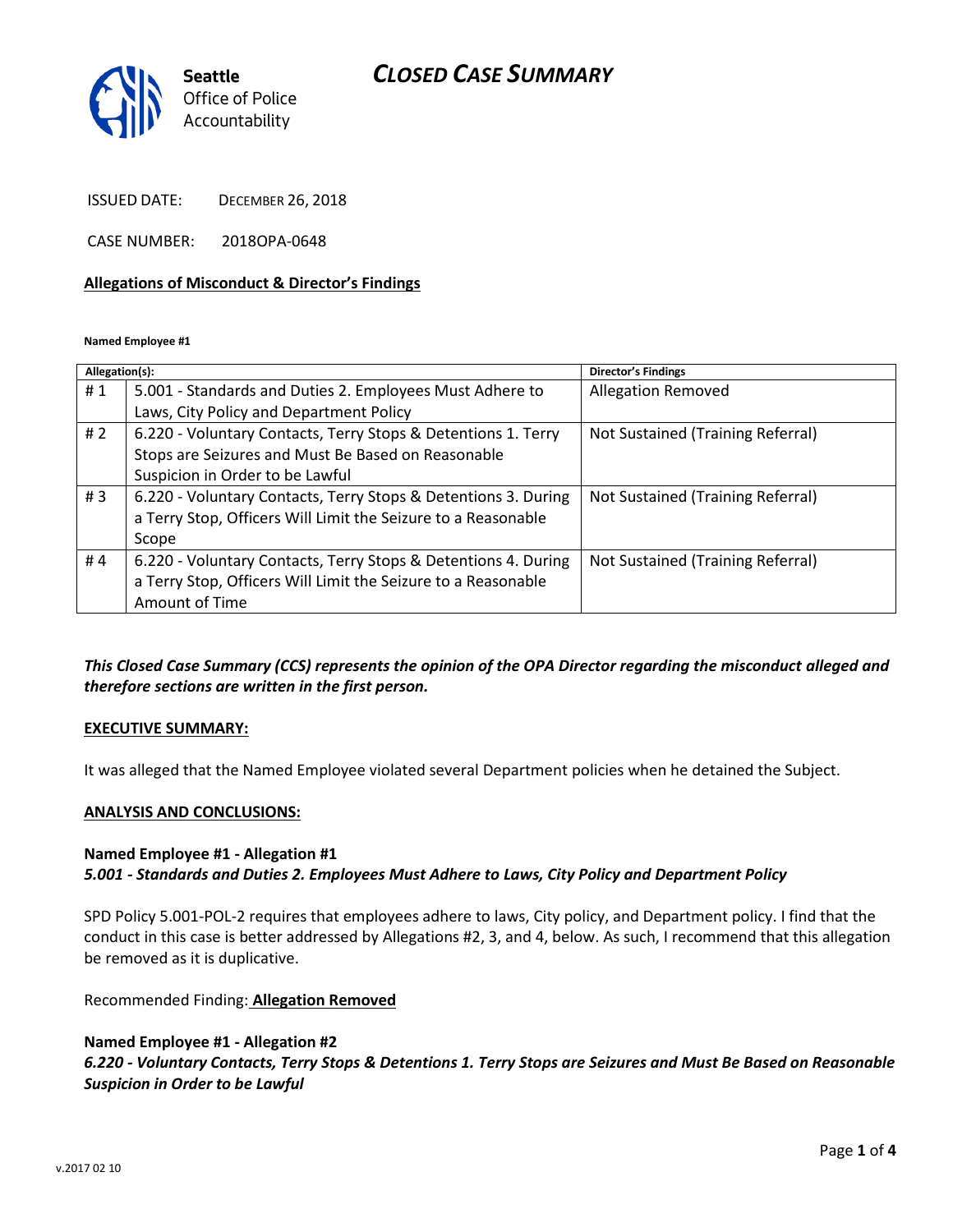



OPA CASE NUMBER: 2018OPA-0648

Named Employee #1 (NE#1) was driving in his patrol vehicle when he ran the plate of the car in front of him. He received information that the registered owner of the vehicle did not have a driver's license. The vehicle pulled in a driveway, not associated with the registered owner's address, and a male occupant exited. The male – who was later identified as the Subject – began to walk away. NE#1 activated his emergency lights and sirens and instructed the Subject to stop and to return to the vehicle. At that time, NE#1 told the Subject the following: "the reason for this stop is the registered owner of this vehicle doesn't have a driver's license." The Subject replied that he was not the registered owner, who is a woman. NE#1 stated: "I didn't know that before I stopped the car." NE#1 further stated: "But the State of Washington says, if the Department of Licensing notifies us that a registered owner of a vehicle does not have a license, then we can stop that car and verify that the driver of that car has a valid license."

NE#1 determined that the Subject also did not have a valid license. At that time, the Complainant alleged that he had been stopped based on his race and that NE#1 was racially profiling him. NE#1 notified a supervisor of the allegation of biased policing and the supervisor responded to the scene. The supervisor later referred this allegation to OPA and this investigation ensued.

During its intake investigation, OPA determined that the detention of the Subject may have been invalid. As such, OPA added allegations concerning the stop to this case. This question is evaluated below.

SPD Policy 6.220-POL-1 governs Terry stops and stands for the proposition that Terry stops are seizures of an individual and, as such, must be based on reasonable suspicion in order to be lawful. SPD Policy defines a Terry stop as: "A brief, minimally invasive seizure of a suspect based upon articulable reasonable suspicion in order to investigate possible criminal activity." (SPD Policy 6.220-POL-2(b).) SPD Policy further defines reasonable suspicion as: "Specific, objective, articulable facts, which, taken together with rational inferences, would create a wellfounded suspicion that there is a substantial possibility that a subject has engaged, is engaging or is about to engage in criminal conduct." (*Id*.) Whether a Terry stop is reasonable is determined by looking at "the totality of the circumstances, the officer's training and experience, and what the officer knew before the stop." (*Id*.) While "[i]nformation learned during the stop can lead to additional reasonable suspicion or probable cause that a crime has occurred, it "cannot provide the justification for the original stop." (*Id*.)

NE#1 initially asserted that the legal authority for his detention of the Subject stemmed from SMC 11.20.320. This ordinance permits a stop to verify a driver's license only where the officer receives a DOL notification that the license has been revoked or suspended.

At his OPA interview, NE#1 recognized, in hindsight, that the lack of a driver's license did not actually fall under this ordinance. However, he still believed that he had reasonable suspicion to effectuate the stop. He acknowledged, however, that he should have taken additional steps to verify that the Subject was not the registered owner of the vehicle and should not have asserted to the Subject that, at the time of the stop, he had the legal authority to detain him and compel his identification. When asked how he would approach this situation in the future, NE#1 stated the following:

> If I was doing this stop all over again, I still think I would make that stop, however, at the point where I felt that it was manifestly evident that [the Subject] was not the registered owner of the vehicle, absent any other reasonable suspicion or probable cause for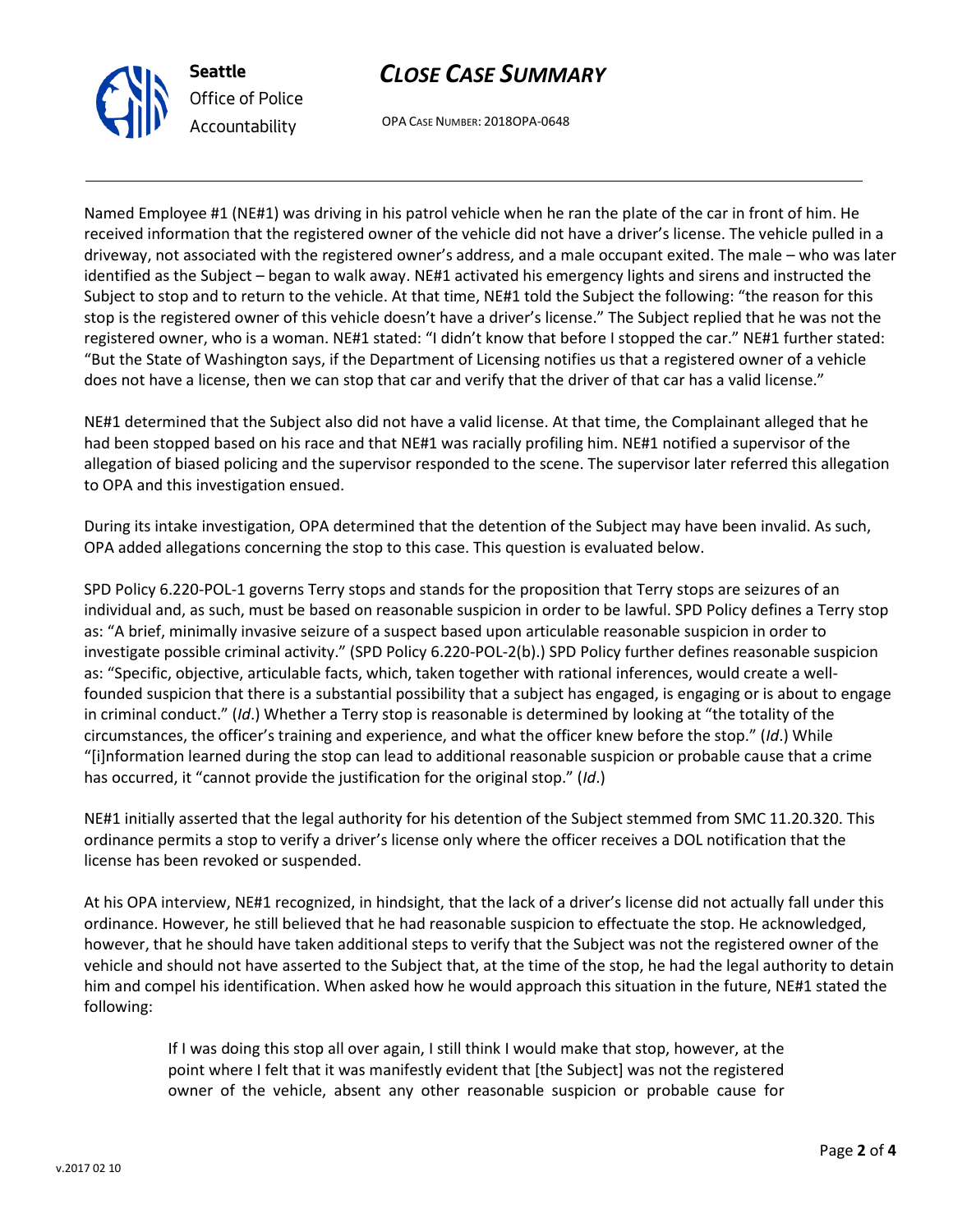

**Seattle** *Office of Police Accountability*

# *CLOSE CASE SUMMARY*

OPA CASE NUMBER: 2018OPA-0648

wrongdoing, I would tell [the Subject] that he was free to go and stop the, the contact at that point in time.

When NE#1 detained the Subject, and compelled him to provide his identification, NE#1 technically did so in violation of law. As discussed above, NE#1 recognized this at his OPA interview. That being said, for several reasons and based on the unique circumstances of this case, I believe that a Training Referral is more appropriate than a Sustained finding.

First, NE#1 accepted responsibility for his actions at his OPA interview. He admitted what he did wrong and did not make excuses. Second, in order to reach this conclusion, NE#1 took the initiative to conduct research to determine why he acted in error, which included contacting the City Attorney's Office for guidance. Third, NE#1 told the assigned OPA investigator that other officers in his precinct had similar confusion surrounding this law and that he assisted them in not making the same error that he did in this case. Fourth, from OPA's review of the record, it appears that this was a mistake on the part of NE#1, who is an excellent officer, not misconduct. OPA's expectation, and the true goal of the disciplinary system, is that officers will learn from their mistakes and will not revisit them. This appears to be the result here and, as such, further disciplinary intervention is unnecessary.

For these reasons, I recommend that NE#1 receive the below Training Referral rather than a Sustained finding.

• **Training Referral**: NE#1 should receive retraining and counseling concerning this matter. As NE#1 has already thoroughly and thoughtfully analyzed this case and his errors, any additional follow-up by his chain of command may be unnecessary. Regardless, the chain of command should document what steps it takes and this documentation should be maintained in an appropriate database. The chain of command should also ensure that other officers in the East Precinct understand what occurred in this case and do not engage in such conduct moving forward.

Recommended Finding: **Not Sustained (Training Referral)**

## **Named Employee #1 - Allegation #3**

## *6.220 - Voluntary Contacts, Terry Stops & Detentions 3. During a Terry Stop, Officers Will Limit the Seizure to a Reasonable Scope*

SPD Policy 6.220-POL-3 requires that officers limit a seizure to a reasonable scope. The policy further states that: "Actions that would indicate to a reasonable person that they are being arrested or indefinitely detained may convert a Terry stop into an arrest requiring probable cause or an arrest warrant." (SPD Policy 6.220-POL-3.) In addition, SPD Policy 6.220-POL-4 requires that officers limit Terry stops to a reasonable amount of time. It instructs that "subjects may only be seized for that period of time necessary to effect the purpose of the stop" and further states that "officers may not extend a detention solely to await the arrival of a supervisor." (SPD Policy 6.220-POL-4.)

As I find that the detention of the Subject was inconsistent with policy, the stop inherently would have exceeded a reasonable scope and time. That being said, and as discussed in the context of Allegation #1, I find that a Training Referral is the appropriate result.

## Recommended Finding: **Not Sustained (Training Referral)**